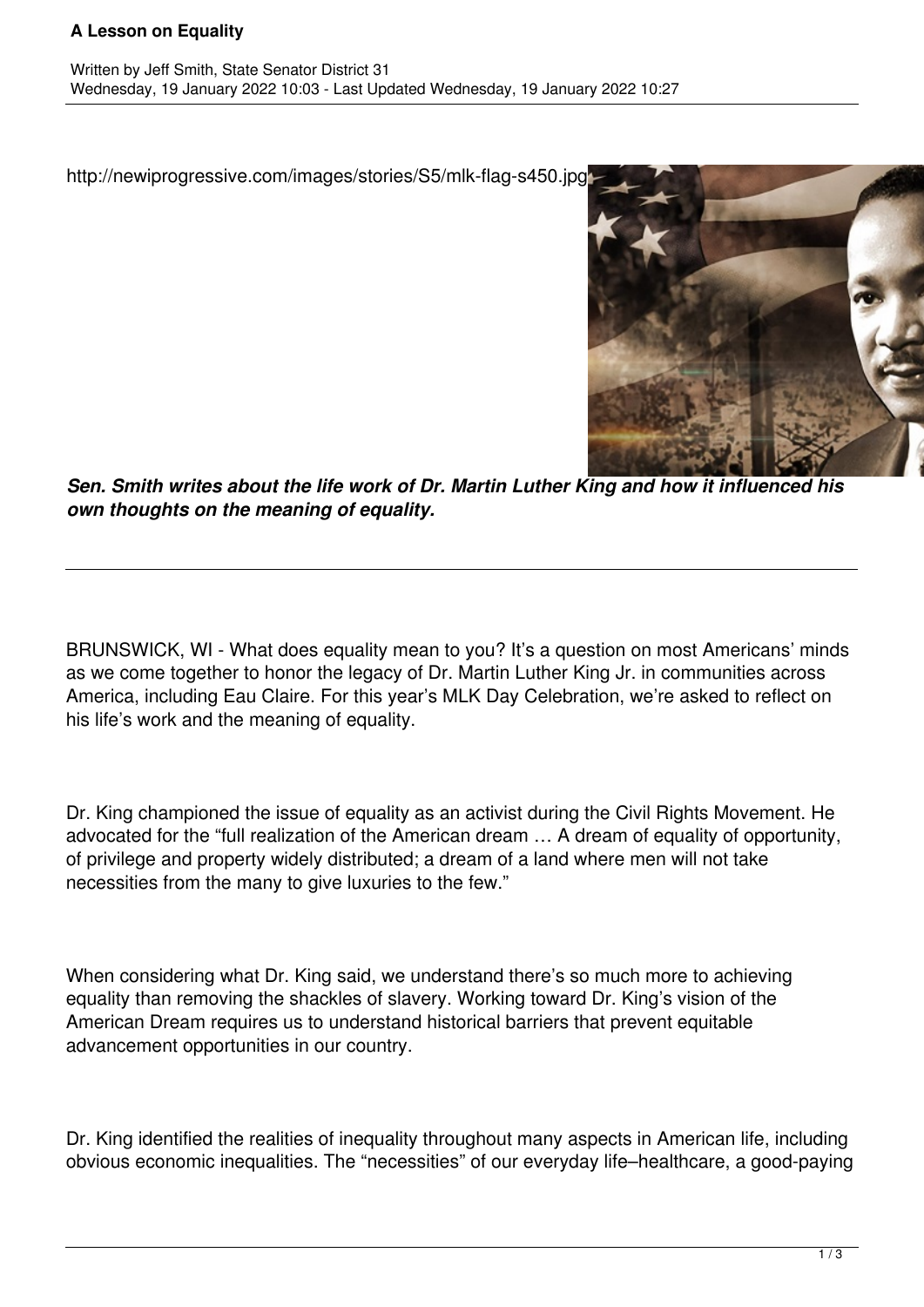## **A Lesson on Equality**

Written by Jeff Smith, State Senator District 31 Wednesday, 19 January 2022 10:03 - Last Updated Wednesday, 19 January 2022 10:27

job, basic human rights–can be lost or unattainable for some because of policies adopted by political leaders. While some policies deliberately widen the gap of inequality, some policies may be an oversight with unintended consequences. Either way, policies that harm Americans, and adversely affect groups one over the other, must be addressed.

That was the intent, of course, when slavery was finally abolished. And yet, we know equality wasn't achieved because of this one act. Another hundred years of oppression toward African Americans followed because some leaders and those in positions of privilege weren't willing to be equal with their fellow Americans.

Equality happens only when opportunities are present for all, not just those privileged at the top. We can still have diversity in what we do and how we live. Equality means that no family should suffer in poverty. It should mean that nobody should be homeless or struggle with inadequate housing.

As Dr. King raised his own credibility on the national scene, he was able to also raise the consciousness of a nation. He earned the trust of Americans through his diplomacy and insistence of a non-violent movement. Despite being arrested thirty times, he never bowed to violent measures and found other ways to prevail.

While his first goal may have been to stop Jim Crow laws, he expanded his own advocacy after his success following the March on Washington in 1963 to include equal housing, fair wages and voting rights for all U.S. citizens regardless of one's skin color.



So, what is your image of equality? Most of us have lived with the privilege of not knowing oppression or the lack of opportunity to better ourselves. Personally, I know I live with this privilege because I haven't experienced discrimination firsthand.

It takes critical thinking to recognize policies don't always present the best outcomes for everybody. It takes even more for each of us to openly admit that we could do better to lift up our fellow citizens. Equality must be a reality in our daily life in order to live the life we thought